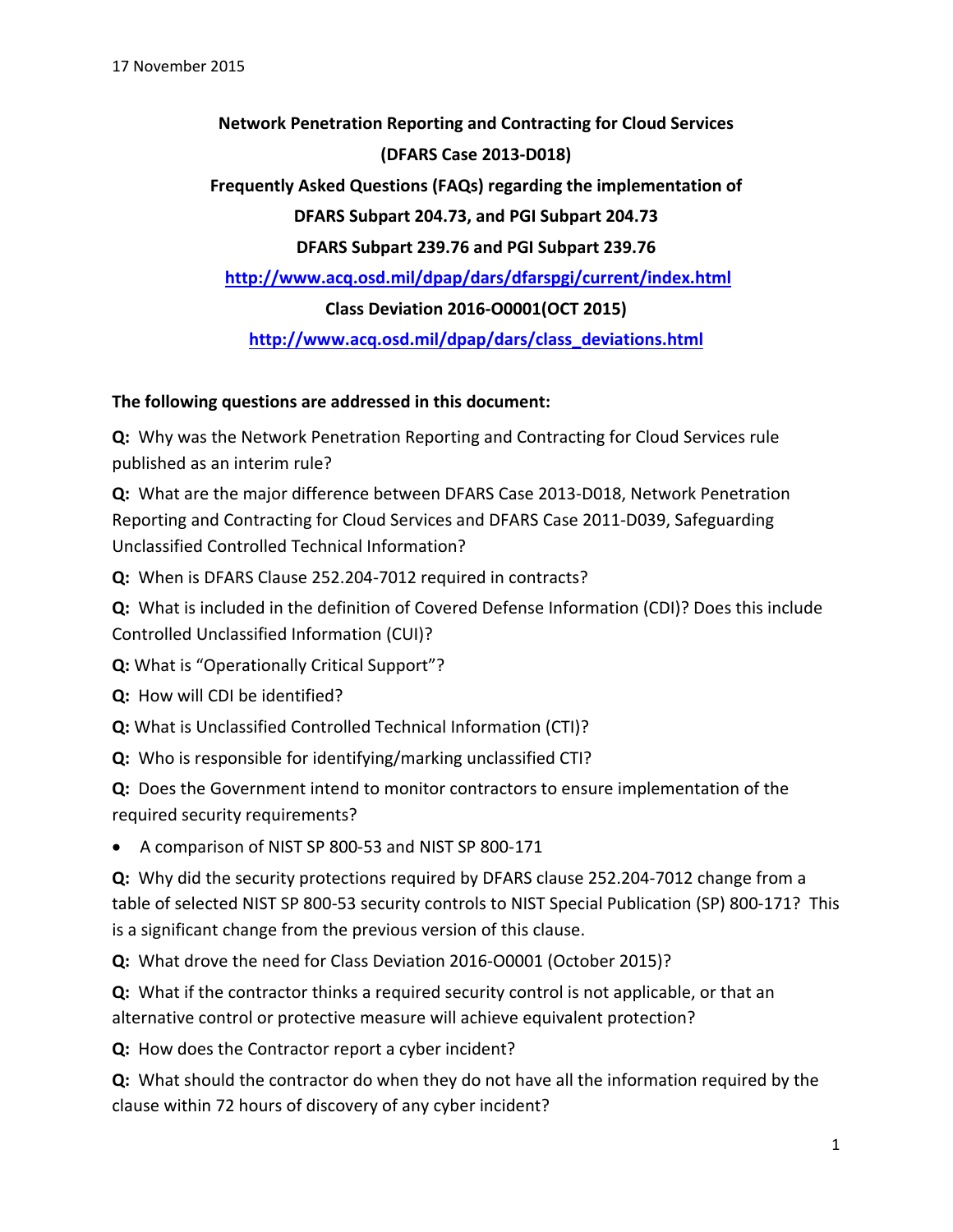**Q:** What happens when the contractor submits an ICF to the DIBNet portal?

**Q:** How can the contractor obtain DoD‐approved medium assurance External Certificate Authority (ECA) certificate in order to report?

**Q:** What if a subcontractor discovers a reportable cyber incident?

**Q:** What role does the DoD Cyber Crime Center (DC3) play in the DFARS reporting program?

**Q:** What is meant by the language at 252.204‐7009 (b)(5)(i) which states, "A breach of these obligations or restrictions may subject the Contractor to criminal, civil, administrative, and contractual actions in law and equity for penalties, damages, and other appropriate remedies by the United States"?

**Q:** What if the contractor is required to submit media, how do they do that?

**Q:** What is the Enhanced Cybersecurity Services (ECS) program and how can it help me?

#### **QUESTIONS SPECIFIC TO THE NIST SP 800‐171 SECURITY REQUIREMENTS:**

**Q:** How will the DoD account for the fact that compliance with NIST SP 800-171 is an iterative and ongoing process? The DFARS clause imposing NIST SP 800‐171 requires that the entire system be in 100% compliance all the time, a condition that in practice (in industry or government) is almost never the case.

**Q:** Do all the 171 requirements for cryptography have to be FIPS validated, and if so, what does that mean? If the algorithm is FIPS approved, is that sufficient?

**Q:** Security requirement 3.1.9 requires "privacy and security notices consistent with applicable CUI rules." Which CUI rules are being referenced?

**Q:** Security requirement 3.1.21 requires limiting the use of organizational portable storage devices on external information systems. Is this expected to be done using technical means or by policy? If there are technical options, can you provide any examples?

**Q:** Security requirement 3.1.21: Can you provide a definition of "portable device", as that is not defined in NIST guidance?

**Q:** Security requirement 3.4.9 - Control and monitor user-installed software: this requirement, and security requirement 3.13.13, Control and monitor the use of mobile code, seem outside the scope of protecting CUI. Shouldn't the requirement be to control CUI processing to authorized software?

**Q:** Security requirement 3.5.3 - Use multifactor authentication for local and network access to privileged accounts and for network access to non‐privileged accounts. What is meant by "multifactor authentication?"

**Q:** Can one of the factors in multifactor authentication be where you are (e.g., within a controlled access facility)?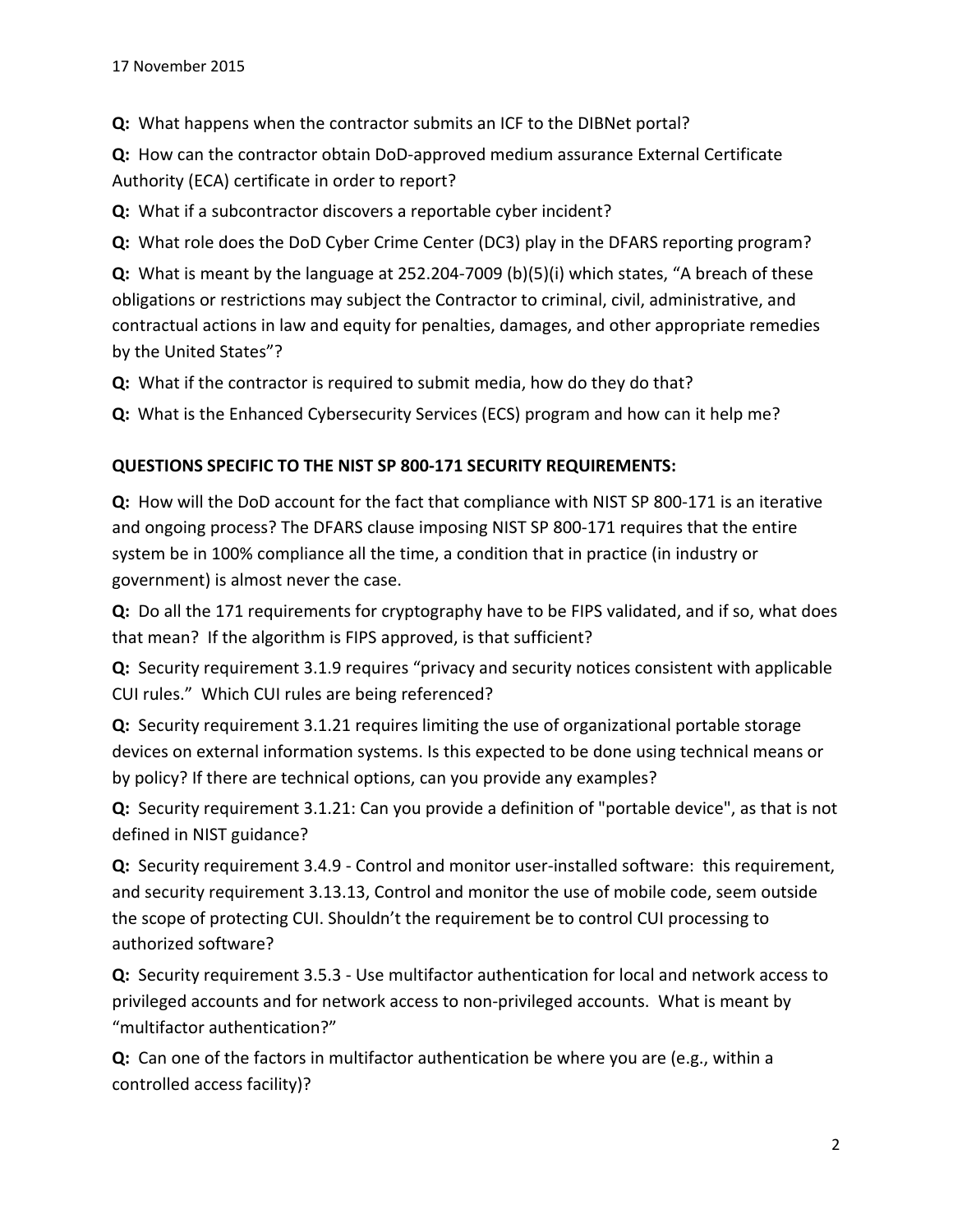**Q:** Native 2-factor authentication support for network access on all platforms is problematic; how is the multifactor requirement met?

**Q:** Do I need to use 'multifactor authentication' for a smartphone or tablet?

**Q:** What if I have CDI on my smartphone or tablet (e.g., in company e-mail) – do I need to use multifactor authentication in that case?

**Q:** If a systems administrator has already been authenticated as a normal user using multifactor authentication, does using his administrative password to install software on the system violate the multifactor requirement?

**Q:** Security requirement 3.5.4 – The requirement to employ replay resistant authentication mechanisms for network access to privileged and non‐privileged accounts. What defines replay resistant?

**Q:** Security requirement 3.5.10 – Store and transmit only encrypted representations of passwords. Is a HASH considered an 'encrypted representation' of a password?

**Q:** Security requirement 3.7.5 – Can the requirement for multifactor authentication to establish nonlocal maintenance sessions via external network connections and terminate such connections when nonlocal maintenance is complete be met using other authentication and access control combinations such as remote IP address restrictions, session monitoring, and 'One‐Time‐Pads'?

**Q:** Security requirement 3.8.2 –Can digital rights management protections or discretionary access control lists meet the intent of the requirement to "limit access to CUI on information system media to authorized users?"

**Q:** Security requirement 3.8.4 – Mark media with necessary CUI markings and distribution limitations. Is this for all media, to include cell phones, for example, or just for removable media?

**Q:** Security requirement 3.10.6: Enforce safeguarding measures for CUI at alternate work sites (e.g., telework sites). Is this expected to be done using technical means or by policy? If there are technical options, can you provide any examples?

**Q:** Security requirement 3.13.6 – The requirement to 'deny network communications traffic by default and allow network communications traffic by exception' (i.e., deny all, permit by exception) is unrealistic if it must be implemented on all systems that host or transit CUI information. Can this requirement be met if there is a mechanism to implement "deny all, permit by exception" rule within the path between the external network and the CUI information?

**Q:** Security requirement 3.13.14. The description for the security requirement in Section 3 (3.13.14) "control and monitor the use of Voice over Internet Protocol (VoIP) technologies" is different from the corresponding Appendix D entry, "Establish usage restrictions and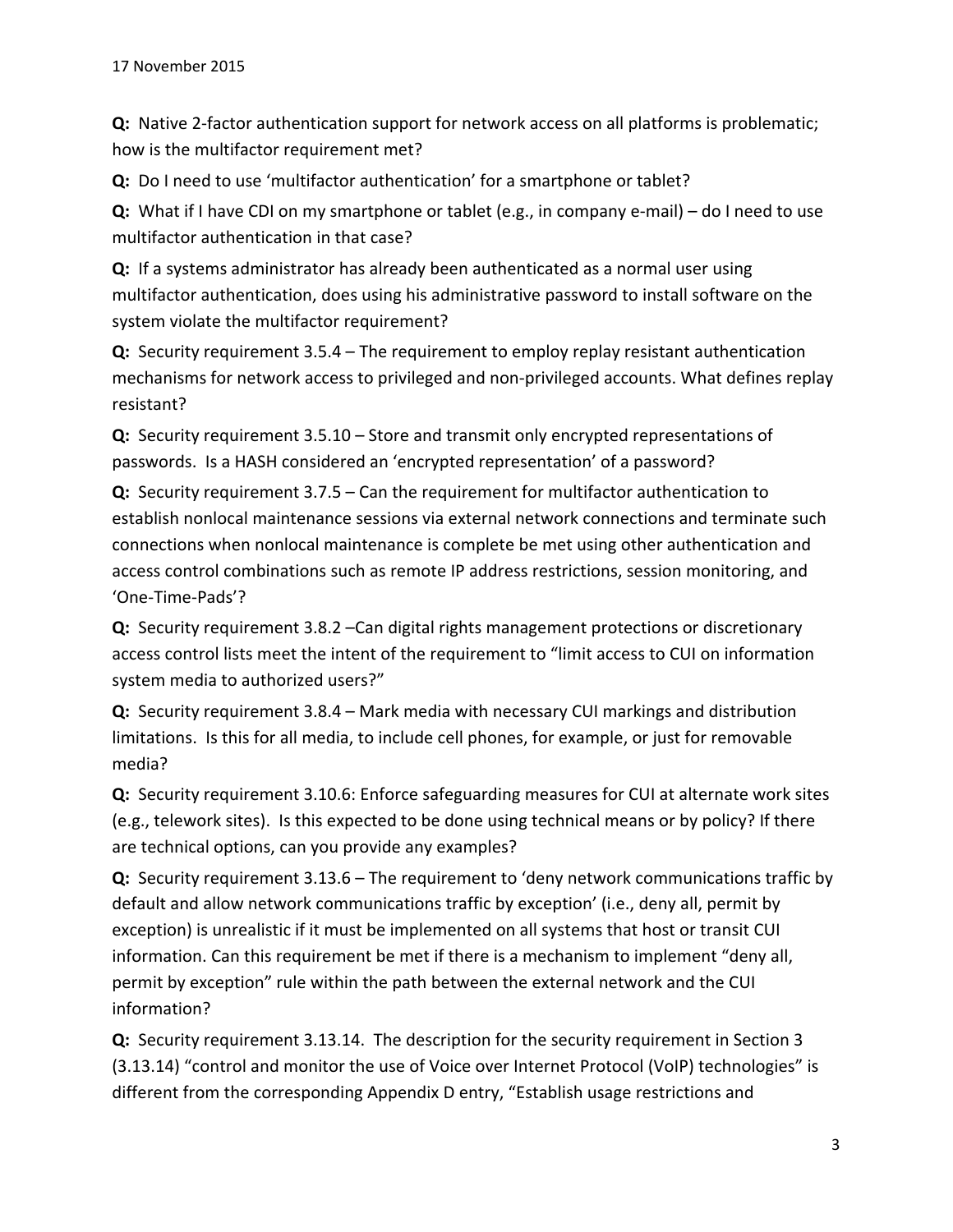implementation guidance for Voice over Internet Protocol (VoIP) technologies and monitor/control use of VoIP." Which is correct? How should this be handled for 3rd party VoIP service offerings where control is outsourced. (i.e., Vonage)? Does this security requirement only apply when the VoIP service is shared on a network that transits CUI?

Q: Regarding security requirement 3.13.14– how is CUI to be protected when transmitted over Plain Old Telephone Service (POTS)?

### **CLOUD COMPUTING**

**Q:** What security requirements apply when using a cloud solution to process/store Covered Defense Information?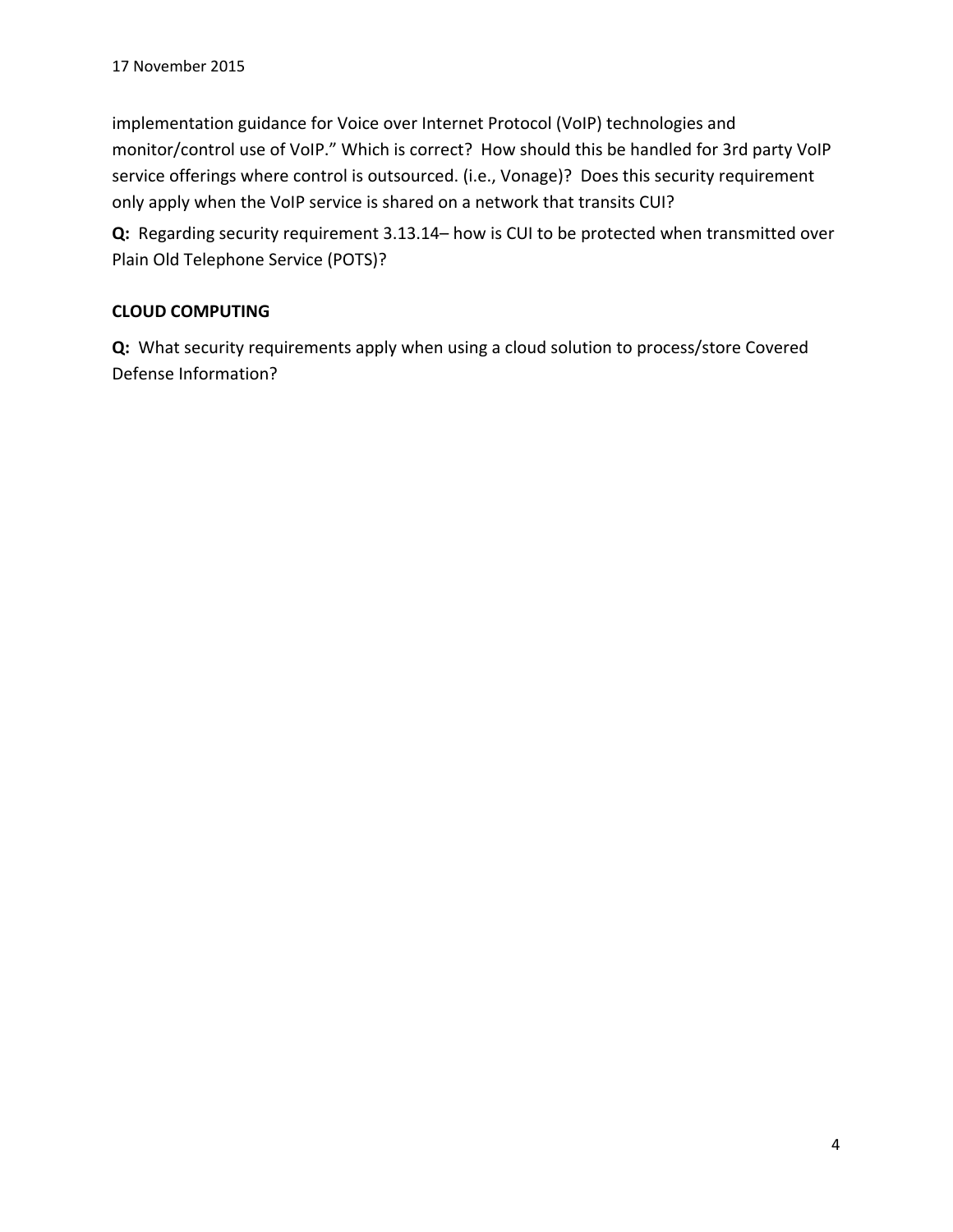# **Q: Why was the Network Penetration Reporting and Contracting for Cloud Services rule published as an interim rule?**

**A:** A determination was made under the authority of the Secretary of Defense that urgent and compelling reasons exist to promulgate the interim rule without prior opportunity for public comment. This action was necessary because of the urgent need to increase the cyber security requirements placed on DoD information in contractor systems, to mitigate the risk of compromise of covered defense information, to ensure uniform application of policies and procedures for the acquisition of cloud computing services across DoD, and to gain awareness of the full scope of cyber incidents being committed against defense contractors. The Network Penetration Reporting and Contracting for Cloud Services rule revises the DFARS to implement section 941 of the National Defense Authorization Act (NDAA) for Fiscal Year (FY) 2013 (Pub. L.112‐239) and section 1632 of the NDAA for FY 2015. This rule also implements policies and procedures for use when contracting for cloud computing services.

Section 941 of the NDAA for FY 2013 requires cleared defense contractors to report penetrations of networks and information systems and allows DoD personnel access to equipment and information to assess the impact of reported penetrations. Section 1632 of the NDAA for FY 2015 requires that a contractor designated as operationally critical must report each time a cyber incident occurs on that contractor's network or information systems.

# **Q: What are the major differences between DFARS Case 2013‐D018, Network Penetration Reporting and Contracting for Cloud Services and DFARS Case 2011‐D039, Safeguarding Unclassified Controlled Technical Information?**

**A:** DFARS Case 2011‐D039, Safeguarding Unclassified Controlled Technical Information, was amended as follows:

- DFARS subpart 204.73 was modified to expand safeguarding and reporting policy to require protection of covered defense information (CDI)
- The clause at 252.204–7012 was renamed ''Safeguarding Covered Defense Information and Cyber Incident Reporting'' and the scope of the clause was expanded to cover the safeguarding of CDI and require contractors to report cyber incidents involving this information as well as any cyber incident that may affect the ability to provide operationally critical support.
- The table of security controls based on National Institute of Standards and Technology (NIST) Special Publication (SP) 800–53 was replaced by NIST SP 800‐171, entitled ''Protecting Controlled Unclassified Information in Nonfederal Information Systems and Organizations.''
- A new provision at 252.204–7008, Compliance with Safeguarding Covered Defense Information Controls, was added to ensure that offerors are aware of the requirements of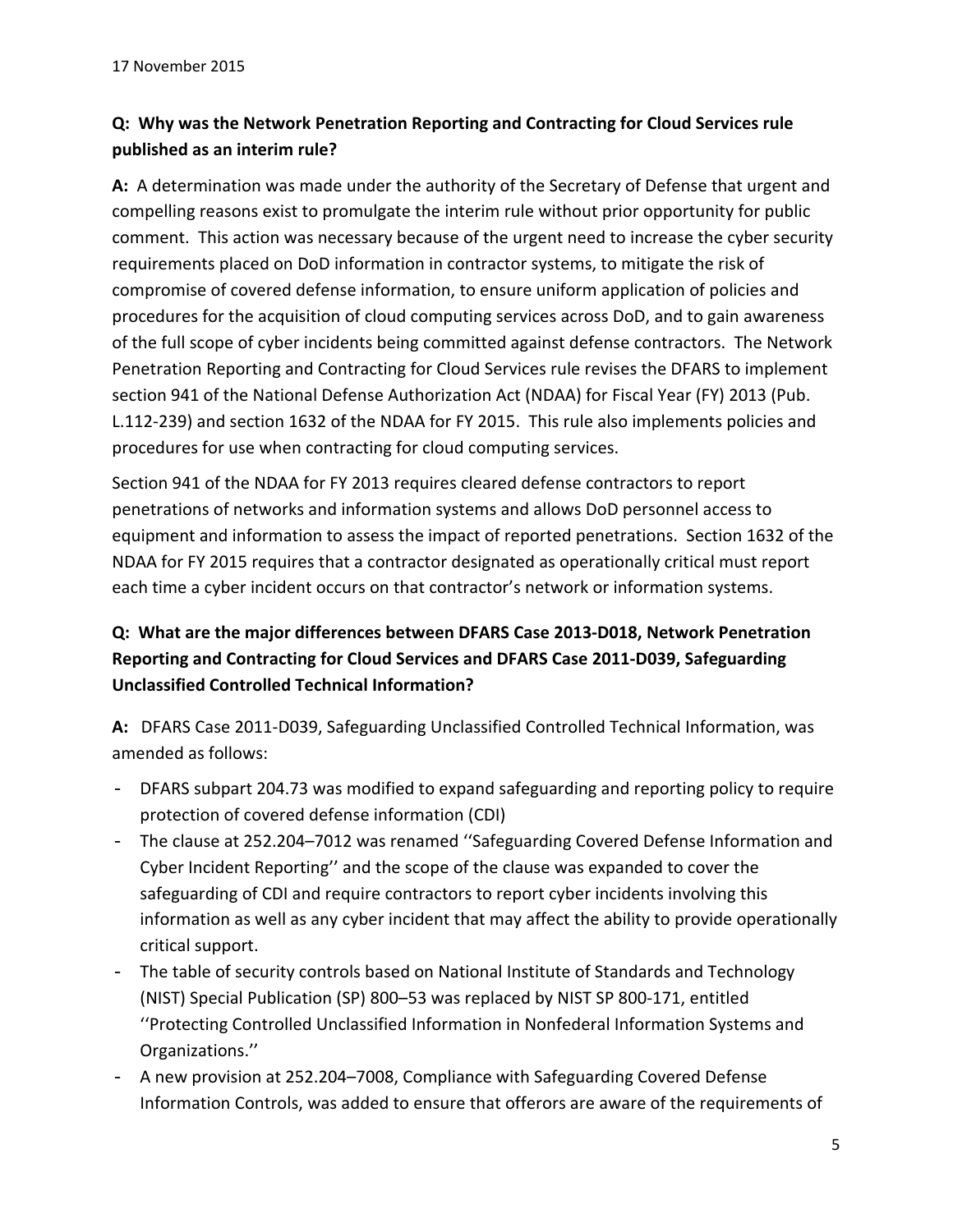clause 252.204–7012 and allow for a process to explain; (i) how alternative, but equally effective, security measures can compensate for the inability to satisfy a particular requirement; or (ii) why a particular requirement is not applicable.

- A new clause at 252.204–7009, Limitations on the Use and Disclosure of Third‐Party Contractor Reported Cyber Incident Information, was added to protect contractor information submitted to DoD in response to a cyber incident.
- DFARS subpart 239.76 was added to implement policy for the acquisition of cloud computing services.
- A new provision at 252.239–7009, Representation of Use of Cloud Computing, was added to allow the offeror to represent their intention to utilize cloud computing services in performance of the contract or not.
- A new clause at 252.239–7010, Cloud Computing Services, was added to provide standard contract language for the acquisition of cloud computing services.

### **Q: When is DFARS Clause 252.204‐7012 required in contracts?**

**A:** DFARS Clause 252.204‐7012 is required in all solicitations and contracts, including solicitations and contracts using FAR part 12 procedures for the acquisition of commercial items. The clause is not required to be applied retroactively, but that does not preclude a contracting officer from modifying an existing contract to add the clause in accordance with the terms of the contract.

#### **Q: When must the contractor implement DFARS Clause 252.204‐7012?**

**A:** The PCO shall indicate in the solicitation/contract when performance of the contract will involve, or is expected to involve, covered defense information (CDI) or operationally critical support, and all unclassified CDI documents provided to the contractor by the Government will be marked when appropriate.

### **Q: What is included in the definition of Covered Defense Information (CDI)? Does this include Controlled Unclassified Information (CUI)?**

A: Covered Defense Information is unclassified information that:

- Is provided to the contractor by or on behalf of DoD in connection with the performance of the contract; or
- Is collected, developed, received, transmitted, used, or stored by or on behalf of the contractor in support of the performance of the contract; and
- Falls in any of the following categories:
	- Controlled technical information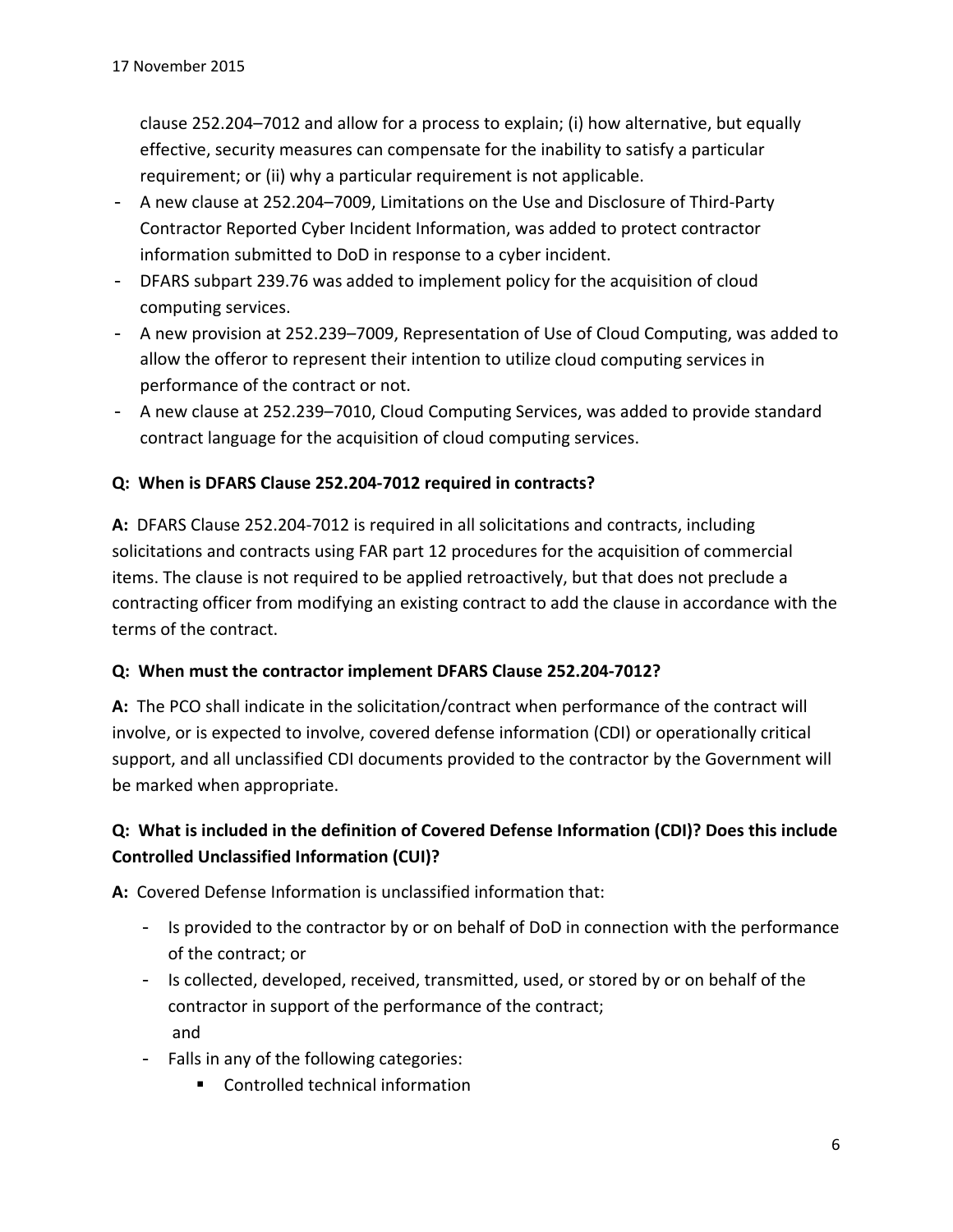- **EXECR** Critical information (operations security)
- Export control
- Any other information, marked or otherwise identified in the contract, that requires safeguarding or dissemination controls pursuant to and consistent with law, regulations, and Government‐wide policies (e.g., privacy, proprietary business information)

The last bullet covers information that currently must be protected by law, regulation and policy. This information will most likely continue to be required to be safeguarded under the emerging Federal CUI policy.

#### **Q: What is "Operationally Critical Support"?**

**A:** Operationally Critical Support is defined as "Supplies or services designated by the Government as critical for airlift, sealift, intermodal transportation services, or logistical support that is essential to the mobilization, deployment, or sustainment of the Armed Forces in a contingency operation." The contract will include notification of when the contractor will provide operationally critical support.

The DoD identifies three types of operationally critical support. Examples include but are not limited to the following:

- (i) Operationally critical support for mobilization, which is addressed under (ii) and (iii).
- (ii) Operationally critical support for distribution includes but is not limited to:
	- a. Airlift, sealift, aeromedical, and intermodal transportation services and their associated material handling and ground handling labor or stevedore services.
	- b. U.S. railroad, truck, barge, ferry, and bus services provided by passenger and freight carriers and their associated material handling and ground handling labor services.
	- c. Third party logistics (3PL) services provided by non‐equipment owned brokers and freight‐forwarders.
	- d. Transportation Protection Services for arms, ammunition, and explosives (AA&E) and courier materiel.
	- e. Transportation and packaging of hazardous material.
	- f. Information technology systems and network providers essential to the command, control operation, and security of contingency transportation mission functions delineated in "a" through "e".
- (iii) Operationally critical support for sustainment includes but is not limited to:
	- a. Local acquisition of Liquid Logistics (water, fuel‐all types); Cl l, Fresh Fruits and Vegetables; Local meat/bread products, and bottled gases (e.g., helium, oxygen, acetylene).
	- b. Supply chain for rare earth metals.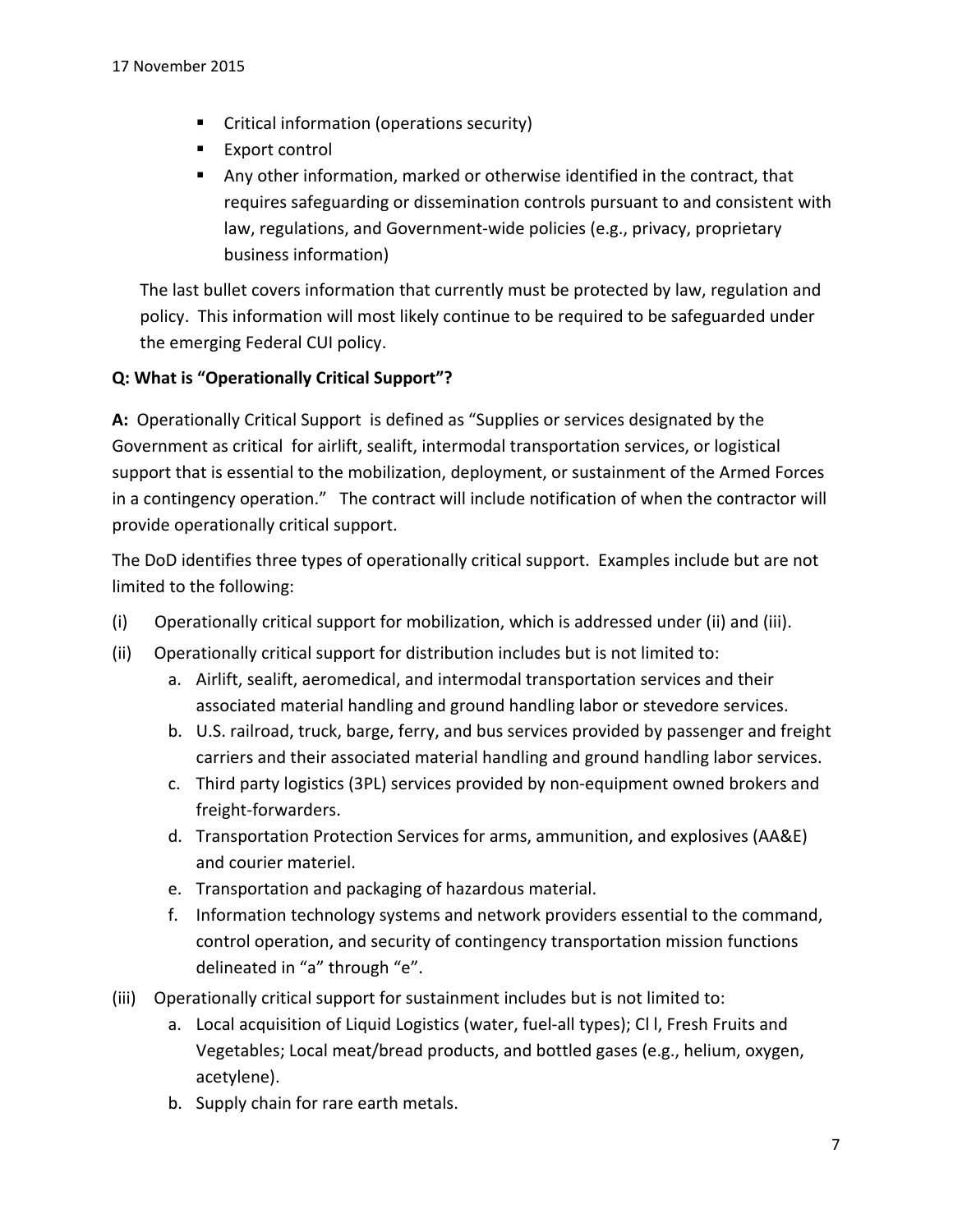- c. Procurement and Product Support for critical weapons systems identified by the requiring activity, such as the F‐22 and F‐35.
- d. The prime contractors and subcontractors for critical weapons systems in development and sustainment that are fielded to the AOR.
- e. Contractor Logistics (maintenance and supply) Support. Examples include Unmannned Aerial Systems maintenance, (aviation) training command maintenance support, or performance based logistics/performance based arrangements.
- f. Depot-level maintenance for critical items, particularly in Public-Private Partnerships.
- g. Information technology systems and network providers essential to the command, control operation, and security of contingency supply and maintenance mission functions delineated in "a" through "f".

#### **Q: How will CDI and operationally critical support be identified?**

A: The contracting officer will be notified by the requiring activity when a solicitation is expected to result in a contract that will require covered defense information to be furnished by the Government and/or developed or delivered by the contractor, or when the contractor will provide operationally critical support.

The contracting officer shall ensure that notification of CDI or operationally critical support provided is included in the contract, task order, or delivery order, and ensure that the contract, task order, or delivery order includes the requirement, as provided by the requiring activity (such as a contract data requirements list) for the contractor to markings when appropriate on CDI.

### **Q: What is Unclassified Controlled Technical Information (CTI)?**

A: Controlled technical information is defined in the DFARS at 204.7301 as; technical information with military or space application that is subject to controls on the access, use, reproduction, modification, performance, display, release, disclosure, or dissemination. Controlled technical information is to be marked with one of the distribution statements B through F, in accordance with DoDI 5230.24, Distribution Statements on Technical Documents. Classified controlled technical information would be subject to the requirements of the National Industrial Security Program (NISPOM), which has different requirements than DFARS clause 252.204‐7012.

#### **Q: Who is responsible for identifying/marking unclassified CTI?**

**A:** The controlling DoD office (defined in DoDI 5230.24), in most cases the requiring activity, is responsible to: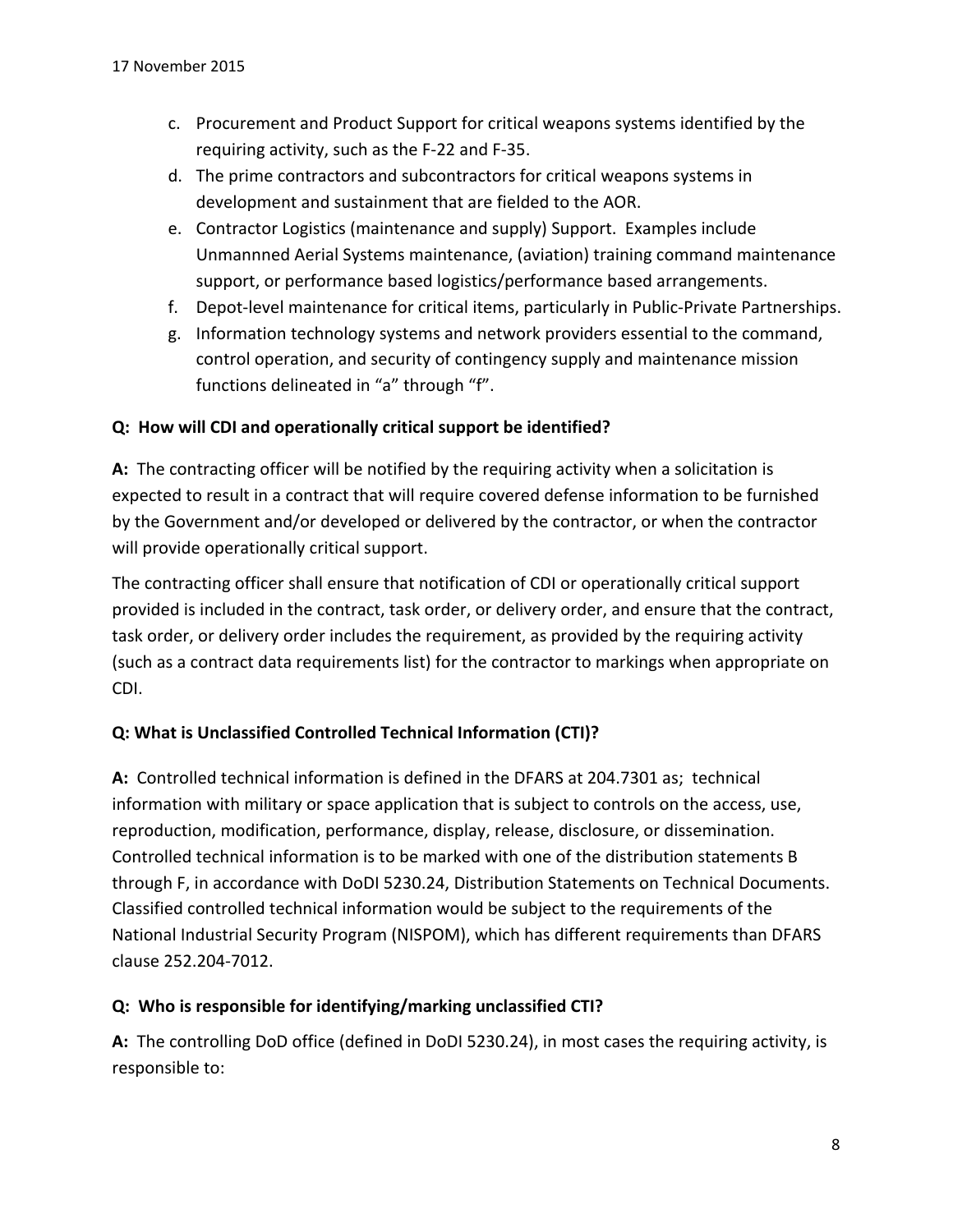- Determine whether the relevant technical information to be furnished by the Government and/or developed by the contractor contains unclassified CTI. The requiring activity must notify the procuring contracting officer (PCO) when a contractor will be required to develop and/or handle unclassified CTI.
- Review all unclassified CTI to be provided to the contractor to verify that all document distribution statements are valid and that all documents that should be marked are properly marked with the correct statement prior to their being provided to the contractor.
- If the contractor will develop unclassified CTI with Government rights in the performance of the contract, whether or not the unclassified CTI is to be delivered to the Government, the requiring activity should work with the PCO to:
	- o Include a statement of work to require the contractor to develop the unclassified CTI technical data products. Include specific requirements for any other type of technical data products, such as test plans and reports.
	- o Include in the DD Form 1423, Block 9, specific distribution statement requirements for individual technical data documents, other than specification and engineering drawing documents to be delivered as part of a technical data package.
	- o Include a statement of work to require that the distribution statement(s) be applied on the various types of technical data products specified in the statement of work in accordance with the distribution statement marking instructions as developed by the controlling DoD office and attached to the contract.
	- o Ensure that the requiring activity validates the contractor's execution of the Government's distribution statement marking instructions prior to delivery and acceptance of the technical data products.

## **Q: Does the Government intend to monitor contractors to ensure implementation of the required security requirements?**

**A:** The DFARS rule did not add any unique or additional requirement for the Government to monitor contractor implementation on the required security requirements. Contractor compliance with these requirements would be subject to any existing generally applicable contractor compliance monitoring mechanisms.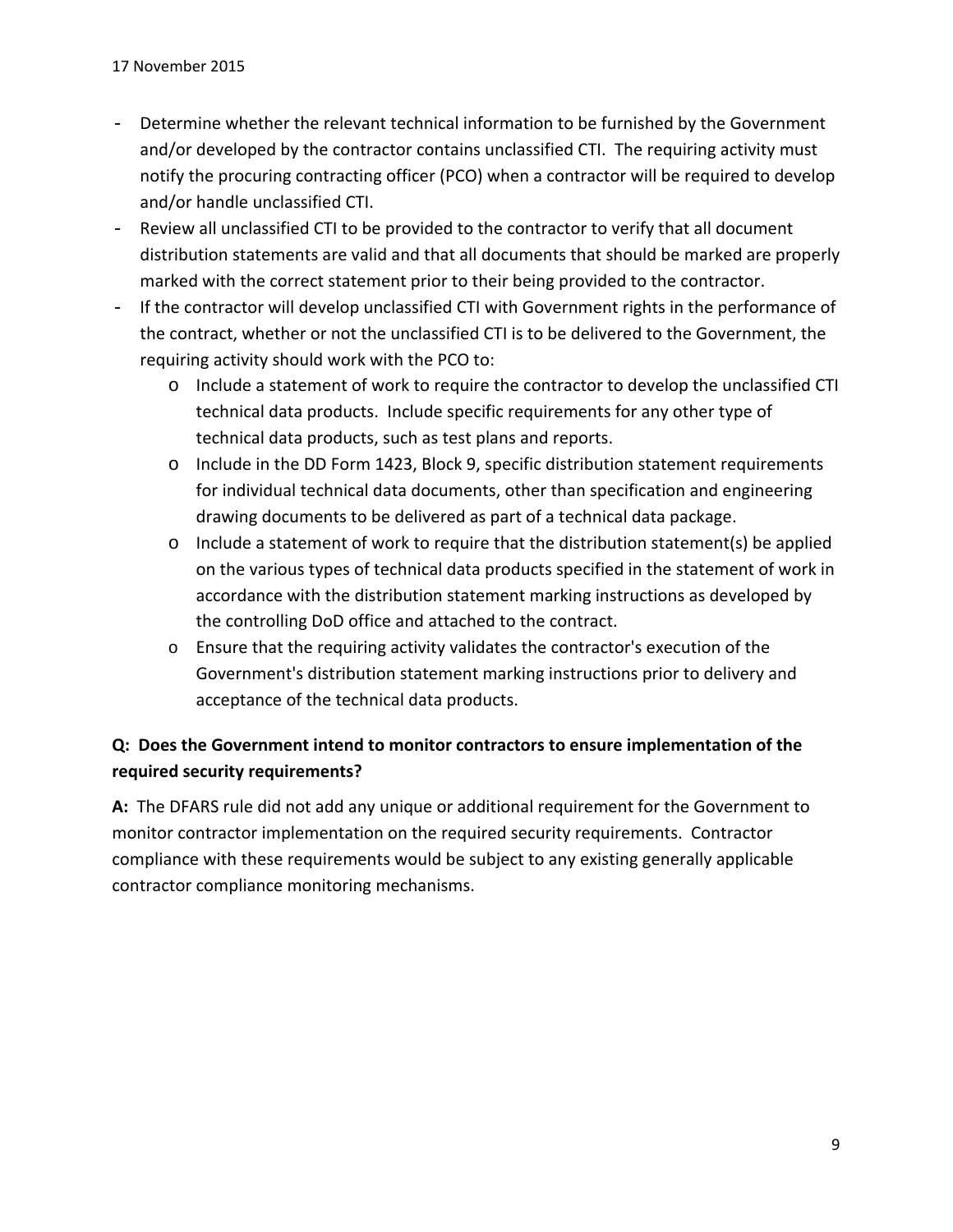#### **A comparison of NIST SP 800‐53 and NIST SP 800‐171**

DFARS Rule 2013-D018 amends the security controls required to provide "adequate security" – replacing a table of controls based on National Institute of Standards and Technology (NIST) Special Publication (SP) 800‐53, with security requirements found in NIST SP 800‐171, Protecting Controlled Unclassified Information (CUI) in Nonfederal Information Systems and Organizations. A comparison of these requirements is shown below:

| NIST SP 800-53, Security and Privacy Controls<br>for Federal Information Systems and<br><b>Organizations</b> |                                                                                                                                                                                                                                                                                                                                      | NIST SP 800-171, Protecting CUI in<br><b>Nonfederal Information Systems and</b><br><b>Organizations, Jun 15</b> |                                                                                                                                                                                                                                                                                                                                                                                  |
|--------------------------------------------------------------------------------------------------------------|--------------------------------------------------------------------------------------------------------------------------------------------------------------------------------------------------------------------------------------------------------------------------------------------------------------------------------------|-----------------------------------------------------------------------------------------------------------------|----------------------------------------------------------------------------------------------------------------------------------------------------------------------------------------------------------------------------------------------------------------------------------------------------------------------------------------------------------------------------------|
| $\bullet$                                                                                                    | Facilitates consistent and repeatable<br>approach for selecting/specifying security<br>controls<br>Uniquely federal (i.e., primarily the<br>responsibility of the federal government)                                                                                                                                                | $\bullet$                                                                                                       | Developed for use on contractor and other<br>nonfederal information systems to protect<br>CUI.<br>Tailored to eliminate requirements that<br>are:                                                                                                                                                                                                                                |
|                                                                                                              | Controls address diverse set of security<br>and privacy requirements across federal<br>government/critical infrastructure                                                                                                                                                                                                            |                                                                                                                 | Uniquely federal<br>$\qquad \qquad -$<br>Not related to CUI<br>Expected to be satisfied without<br>specification (i.e., policy and<br>procedure controls)                                                                                                                                                                                                                        |
|                                                                                                              | "Build It Right" strategy provides flexible<br>yet stable catalog of security controls to<br>meet current information protection<br>needs and the demands of future needs<br>based threats, requirements, and<br>technologies                                                                                                        | $\bullet$<br>$\bullet$                                                                                          | Enables contractors to comply using<br>systems and practices they already have in<br>place<br>Intent is not to require the development or<br>acquisition of new systems to process,<br>store, or transmit CUI                                                                                                                                                                    |
| $\bullet$                                                                                                    | Provides recommended security controls<br>for information systems categorized in<br>accordance with FIPS 199, Standards for<br>Security Categorization of Federal<br>Information and Information Systems<br>Allows organizations to tailor relevant<br>security control baseline to align with their<br>mission/business environment | $\bullet$<br>$\bullet$<br>$\bullet$                                                                             | Provides standardized/uniform set of<br>requirements for all CUI security needs<br>Allows nonfederal organizations to<br>consistently implement safeguards for the<br>protection of CUI (i.e., one CUI solution for<br>all customers)<br>Allows contractor to implement<br>alternative, but equally effective, security<br>measures to satisfy every CUI security<br>requirement |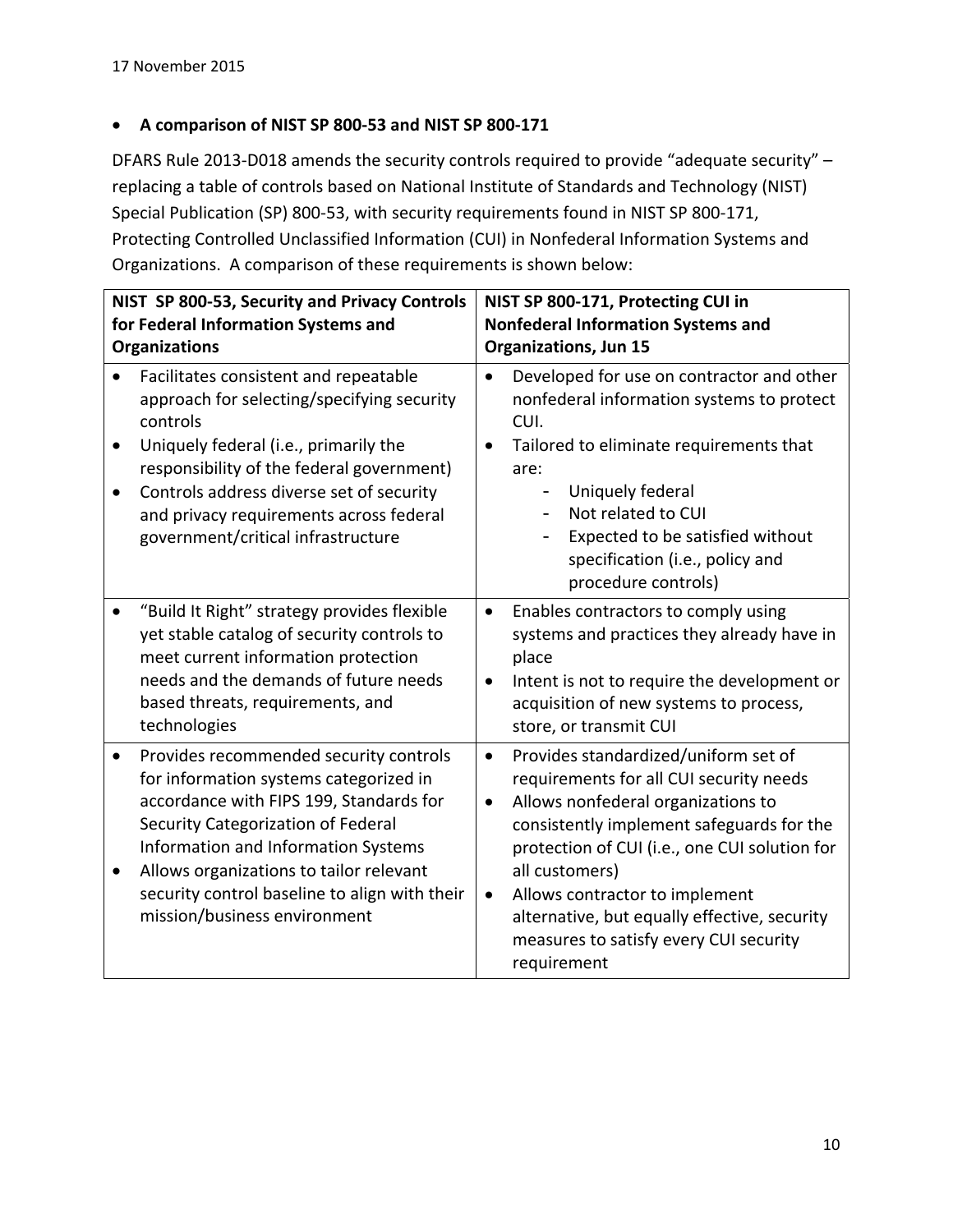# **Q: Why did the security protections required by DFARS clause 252.204‐7012 change from a** table of selected NIST SP 800-53 security controls to NIST Special Publication (SP) 800-171? **This is a significant change from the previous version of this clause.**

**A:** The change in required security protections was made for several reasons. The full set of NIST SP 800‐53 security controls is intended for internal use by the Federal Government. It contains requirements that often do not apply to a contractor's internal information system, which is why the initial version of the DFARS 252.204‐7012 clause included only a selected subset of those controls. In contrast, the new NIST SP 800-171 security requirements were developed specifically to be applied to, and by, non‐federal organizations. They are performance‐based to avoid mandating specific solutions, and to make it easier to apply to existing systems in use by industry. The new NIST 800‐171 also provides a standardized and uniform set of requirements for all CUI security needs, allowing nonfederal organizations to be in compliance with statutory and regulatory requirements, and to consistently implement safeguards for the protection of this information.

It is important to note that the contracting officer should ensure that the requiring activity describes the security requirements and assessments based on the contents of NIST SP 800‐171 and its Basic and Derived Security Requirements only, and not on NIST SP 800‐53 security controls, i.e., they should not reference a NIST SP 800‐53 control (e.g., AC‐4) in order to identify a NIST SP 800‐171 security requirement (e.g., 3.1.3).

#### **Q: What drove the need for Class Deviation 2016‐O0001 (October 2015)?**

**A:** While implementation of the new NIST SP 800‐171 generally only requires configuration or process changes from what was previously required, one requirement ‐ the use of multi‐factor authentication for local and network access to the contractor's information system ‐ may require a significant effort to implement. For this reason, the Department issued an amendment to the interim rule which will allow contractors to request an extended period, of up to nine months after award, to implement the multi‐factor authentication requirement. This amendment was issued as class deviation 2016‐O0001 on October 8, 2015, available at http://www.acq.osd.mil/dpap/dars/class\_deviations.html.

#### **Q: What if the contractor thinks a required security control is not applicable, or that an alternative control or protective measure will achieve equivalent protection?**

**A:** The rule allows for the contractor to identify situations in which a required control might not be necessary or for an alternative to a required control. In such cases, the contractor should provide a written explanation in their proposal describing the reasons why a control is not required or adequate security is provided by an alternative control and protective measure. The Contracting Officer will refer the proposed variance to the DoD CIO for resolution. The DoD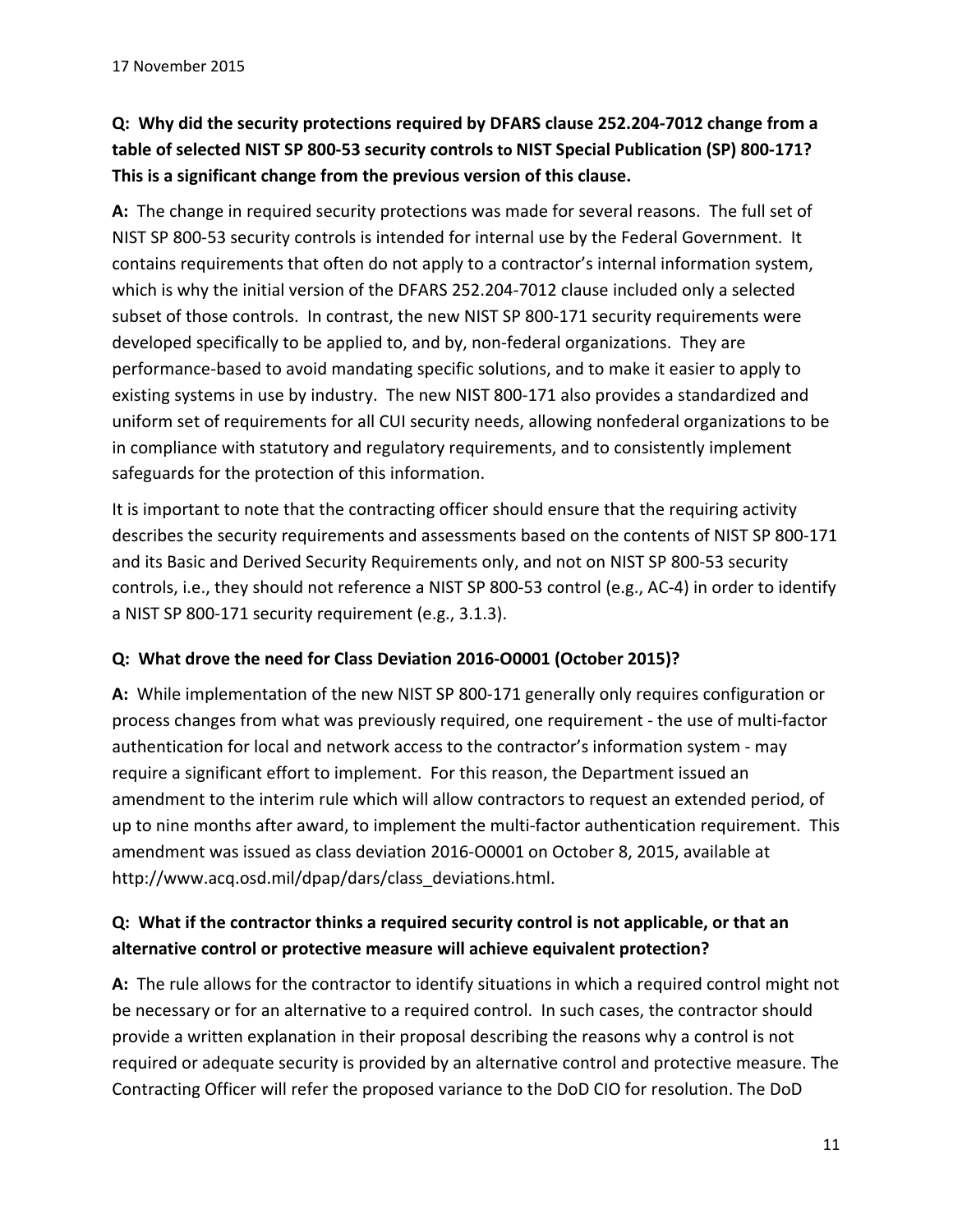Chief Information Officer (CIO) is responsible for ensuring consistent adjudication of proposed non‐applicable or alternative security measures.

#### **Q: How does the Contractor report a cyber incident?**

**A:** The Contractor will access the DIBNet portal (http://dibnet.dod.mil) and complete the fields in the Incident Collection Format (ICF). Access to this form requires a DoD approved medium assurance public key infrastructure (PKI) certificate. In the event a company does not have anyone with a DoD approved medium assurance certificate, they may contact the DoD Cyber Crime Center (DC3) (contact information is also on the portal) for additional information.

### **Q: How can the contractor obtain DoD‐approved medium assurance External Certificate Authority (ECA) certificate in order to report?**

**A:** For information on obtaining a DoD‐approved ECA certificate, please visit the ECA website (http://iase.disa.mil/pki/eca/certificate.html).

### **Q: What should the contractor do when they do not have all the information required by the clause within 72 hours of discovery of any cyber incident?**

**A:** When the contractor does not have all the information required by the clause within that time constraint, they should report what is available. If more information becomes available, the contractor should provide updates to DC3.

### **Q: What if a subcontractor discovers a reportable cyber incident?**

**A:** DFARS Clause 252.204–7012 (m) (2) requires subcontractors to rapidly report cyber incidents directly to DoD at http:// dibnet.dod.mil and to the prime Contractor. This includes providing the incident report number, automatically assigned by DoD, to the prime Contractor (or next higher‐tier subcontractor) as soon as practicable.

#### **Q: What happens when the contractor submits an ICF to the DIBNet portal?**

**A:** Upon receipt of the contractor submitted ICF in the DIBNet portal, the DC3 will send an unclassified email containing the submitted ICF to the Contracting Officer identified on the ICF. DC3 is the designated collection point for cyber incident reporting required under DFARS Clause 252.204‐7012.

#### **Q: What role does the DoD Cyber Crime Center (DC3) play in the DFARS reporting program?**

**A:** The DoD Cyber Crime Center (DC3) serves as the DoD operational focal point for receiving cyber threat and incident reporting from those Defense contractors who have a contractual requirement to report under DFARS.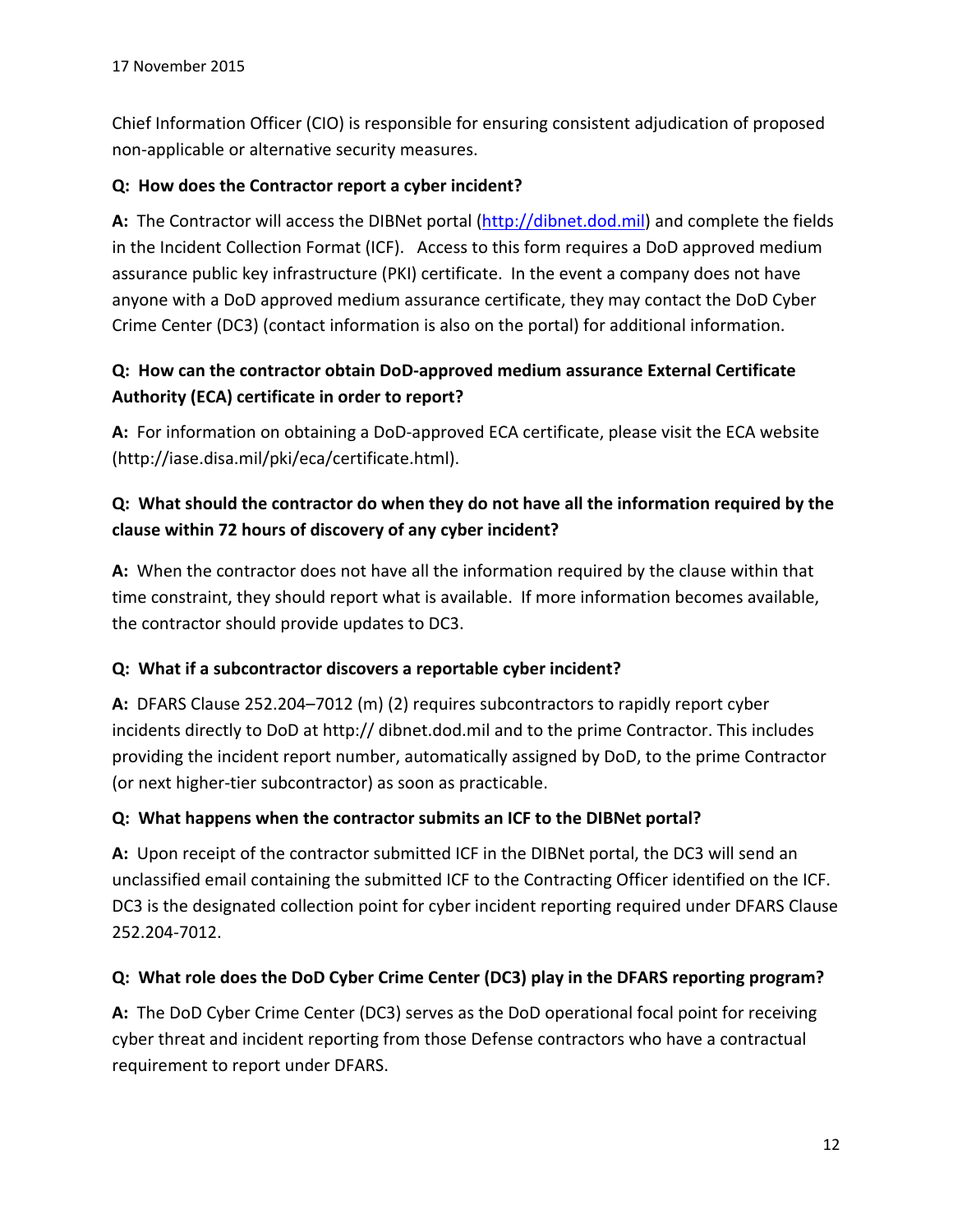Q: What is meant by the language at 252.204-7009 (b)(5)(i) which states, "A breach of these **obligations or restrictions may subject the Contractor to criminal, civil, administrative, and contractual actions in law and equity for penalties, damages, and other appropriate remedies by the United States"?** 

**A:** This statement is found in DFARS Clause 252.204‐7009, "Limitations on the Use or Disclosure of Third‐Party Contractor Reported Cyber Incident Information." This clause limits access and use of CDI by contractors supporting DoD activities triggered by the reported cyber incident, and requires contractors to ensure that their employees are subject to use and non‐disclosure obligations consistent with the clause. The clause operates as a Non‐Disclosure Agreement (NDA), authorizing DoD support contractors to access and use CDI "only for the purpose of furnishing advice or technical assistance directly to the Government in support of activities related to clause 252.204‐7012" (e.g., providing support for cyber incident report analysis and damage assessment processes). That quoted language in DFARS Clause 252.204‐7009 is not about compliance with the security requirements required by 252.204‐7012 clause, but about support contractors' misuse of third party information they receive in supporting DoD cyber incident analysis and damage assessment processes.

#### **Q: What if the contractor is required to submit media, how do they do that?**

**A:** The contracting officer will send instructions for submitting media when a request to submit media is made.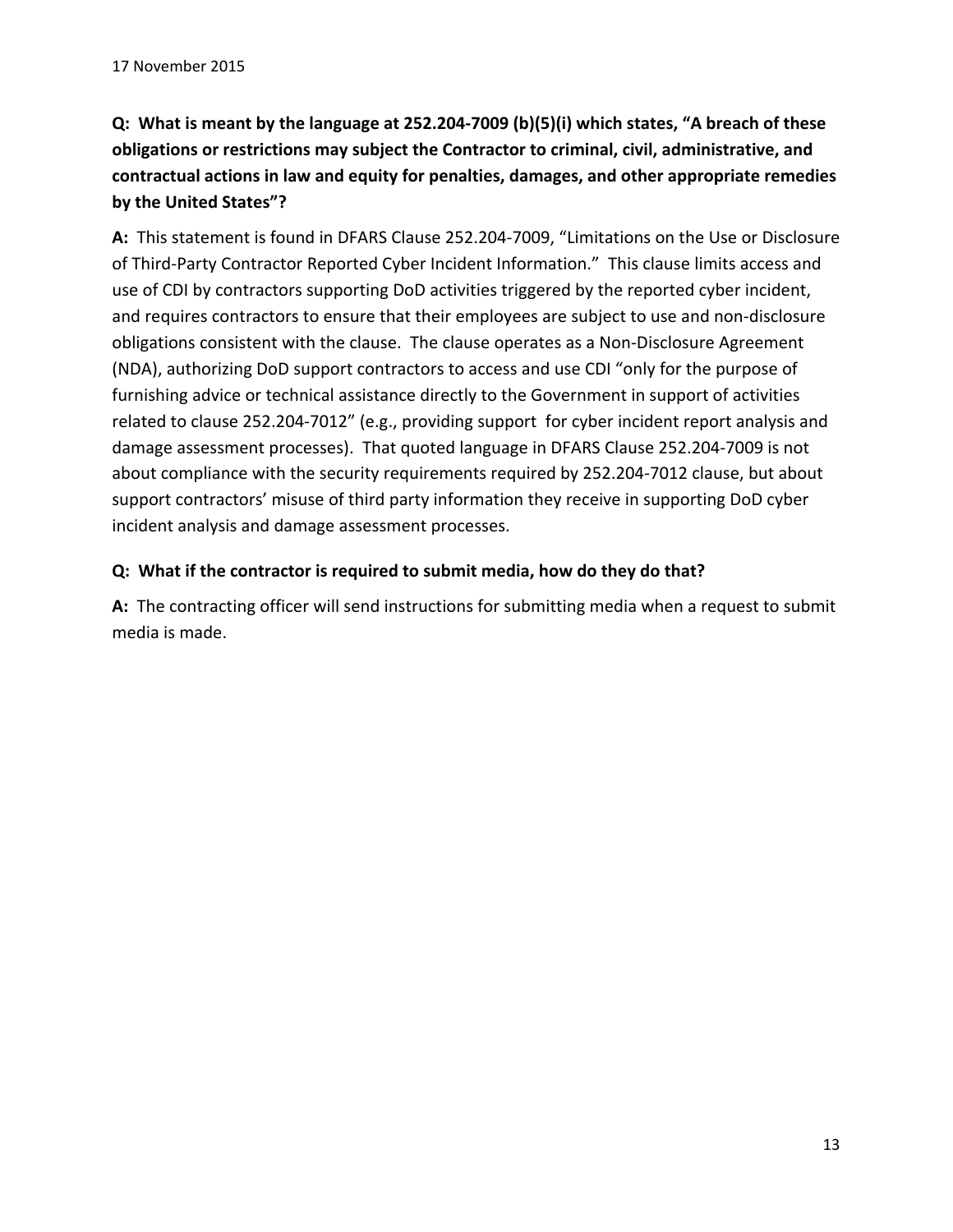#### **QUESTIONS SPECIFIC TO THE NIST SP 800‐171 SECURITY REQUIREMENTS:**

Q: How will the DoD account for the fact that compliance with NIST SP 800-171 is an iterative **and ongoing process? The DFARS clause imposing NIST SP 800‐171 requires that the entire system be in 100% compliance all the time, a condition that in practice (in industry or government) is almost never the case. For example:**

- **It is not possible to apply session lock or termination (Requirements 3.1.10/11) to certain computers (e.g., in a production line or medical life‐support machines).**
- **Applying a necessary security patch can 'invalidate' FIPS validated encryption (Requirement 3.13.11) since the encryption module 'with the patch' has not been validated by NIST.**
- **Segments of an information system may be incapable of meeting certain requirements, such as correcting flaws/patching vulnerabilities (Requirement 3.14.1) without disrupting production/operations that may be critical to the customer.**

#### **How should a contractor deal with situations such as these?**

**A:** The DFARS requirement at 252.204‐7012 (b)(1)(ii)(A) to, "implement information systems security protections on all covered contractor information systems including, at a minimum, the security requirements in NIST SP 800-171," is not intended to imply there will not be situations where elements of the NIST SP 800-171 requirements cannot practically be applied, or when events result in short or long term issues that have to be addressed by assessing risk and applying mitigations. The rule allows a contractor to identify situations in which a required control might not be necessary or an alternative but equally effective control can be used, and the DoD CIO will determine whether the identified variance is permitted, in accordance with DFARS provision 252.204‐7008(c) and (d).

In addition, the dynamic nature of cybersecurity threats and vulnerabilities is recognized within the NIST SP 800‐171. The contractor should address situations such as those listed above in accordance with the NIST SP 800‐171 Requirements that follow:

- 3.11.1, Risk Assessment: Requires the contractor to periodically assess the risk associated with operating information systems processing CUI
- 3.12.1, Security Assessment: Requires the contractor to periodically assess the effectiveness of organizational information systems security controls; and
- 3.12.2, Security Assessment: Requires the contractor to "develop and implement plans of action designed to correct deficiencies and reduce or eliminate vulnerabilities in organizational information systems."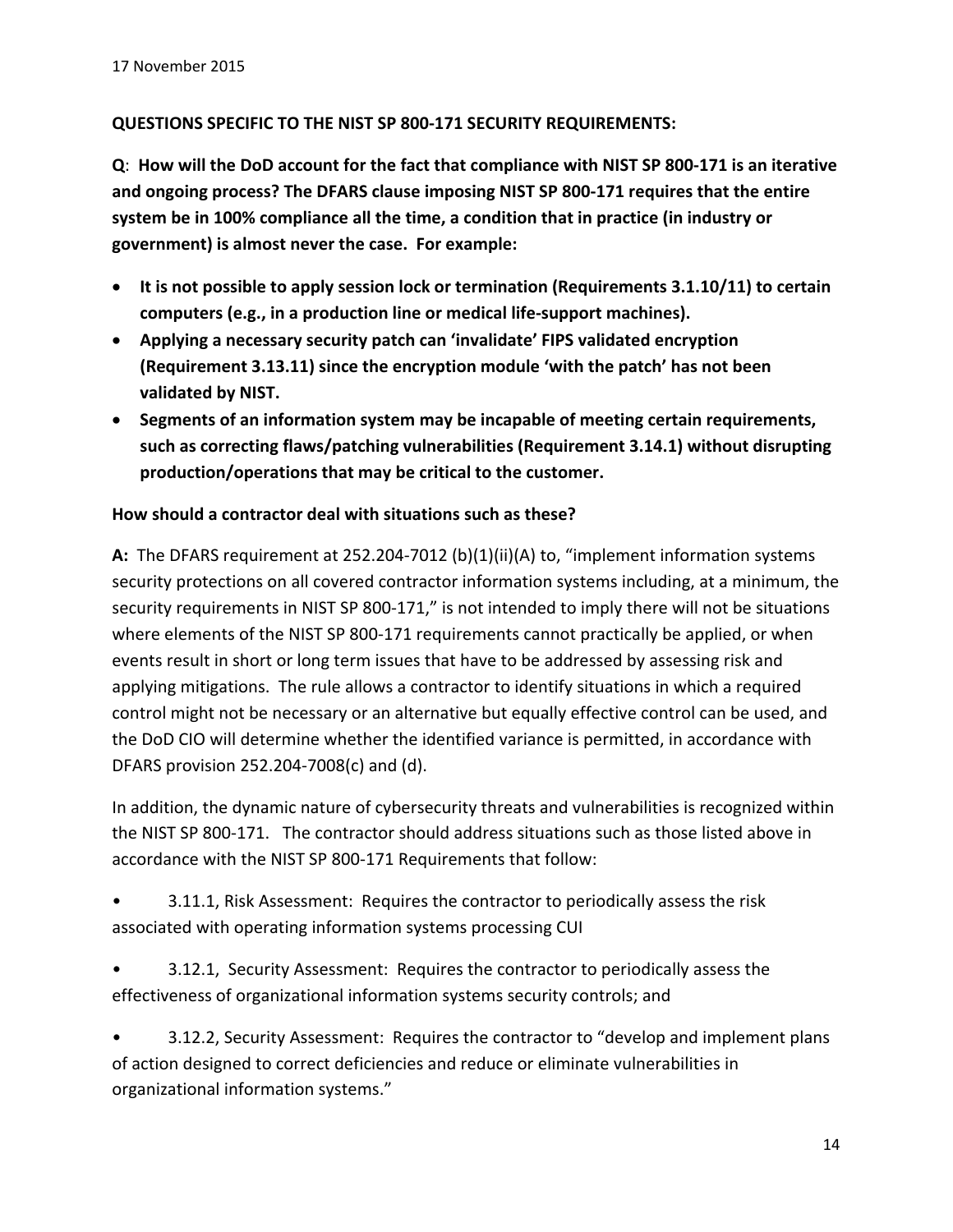DoD estimates that a contractor system that was compliant with the previous DFARS clause would be 90-95% compliant with the NIST 800-171 security requirements by implementing policy and procedure requirements which do not involve substantive IT changes. The contractor may then address any residual issues, e.g., security requirement implementations in progress, through 'plans of action' (as described in security requirement 3.12.2 noted above) in the contractor's equivalent of a system security plan.The 'system security plan' is addressed in NIST 800‐171 as "expected to be routinely satisfied by non‐federal organizations without specification" as part of an overall of a risk-based information security program (see footnote 16, page 6 and Table E‐12, PL‐2). The system security plan should be used to describe how the system security protections are implemented, any exceptions to the requirements to accommodate issues such as those listed in the question above, and plans of action as provided by security requirement 3.12.2, to correct deficiencies and reduce or eliminate vulnerabilities.

Elements of the security plan may be included with the contractor's technical proposal (and therefore incorporated as part of the contract). These also may inform a discussion of risk between the contractor and requiring activity/program office.

### **Q: Do all the 171 requirements for cryptography have to be FIPS validated, and if so, what does that mean? If the algorithm is FIPS approved, is that sufficient?**

**A:** Yes, the requirement is to use FIPS‐validated cryptography, which means the cryptographic module has to have been tested and validated to meet FIPS 140‐1 or‐2 requirements. Simply using an approved algorithm is not sufficient – the module (software and/or hardware) used to implement the algorithm must be separately validated under FIPS 140. More information is available at http://csrc.nist.gov/groups/STM/cmvp/ and http://csrc.nist.gov/groups/STM/cmvp/validation.html

# **Q: Security requirement 3.1.9 requires "privacy and security notices consistent with applicable CUI rules." Which CUI rules are being referenced?**

A: This requirement anticipates approval of the National Archives and Records Administration (NARA) proposed federal rule (32 CFR 2002) implementing its CUI program. It would apply if a specific type of CUI (i.e., information that requires safeguarding or dissemination controls pursuant to law, regulation or government‐wide policy) requires such notices (e.g., before accessing or entering the data).This is not common.

**Q: Security requirement 3.1.21 requires limiting the use of organizational portable storage devices on external information systems. Is this expected to be done using technical means or by policy? If there are technical options, can you provide any examples?**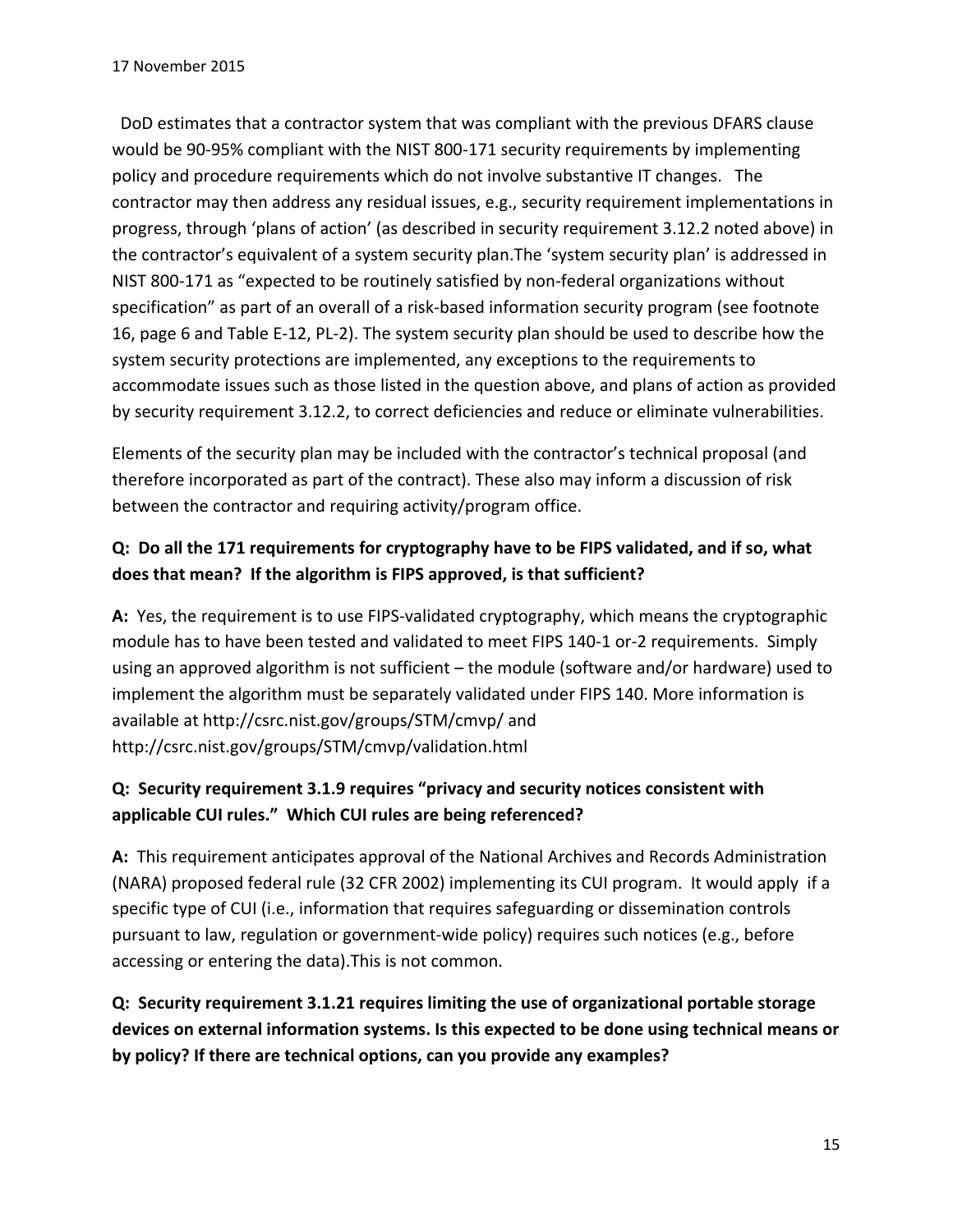**A:** This is generally implemented by policy, though some devices can be configured to work only when connected to a system to which they can authenticate (this is, however, not a requirement).

### **Q: Security requirement 3.1.21: Can you provide a definition of "portable device", as that is not defined in NIST guidance?**

A: A 'portable storage device' (the term used by NIST) is an information system component that can be inserted into and removed from an information system, and that is used to store data or information (e.g., text, video, audio, and/or image data). Such components are typically implemented on magnetic, optical, or solid state devices (e.g., floppy disks, compact/digital video disks, flash/thumb drives, external hard disk drives, and flash memory cards/drives that contain non‐volatile memory). References: NIST 800‐171, Appendix B, Glossary; NIST 800‐53, Appendix B, Glossary

# **Q: Security requirement 3.4.9 ‐ Control and monitor user‐installed software: this requirement, and security requirement 3.13.13, Control and monitor the use of mobile code, seem outside the scope of protecting CUI. Shouldn't the requirement be to control CUI processing to authorized software?**

**A:** This requirement, and the requirement for mobile code, are necessary to protect the overall system processing CUI. They are not about software used to actually process CUI.

# **Q: Security requirement 3.5.3 ‐ Use multifactor authentication for local and network access to privileged accounts and for network access to non‐privileged accounts. What is meant by "multifactor authentication?"**

**A:** Multifactor authentication to an information system uses two or more methods of authentication involving something you know (e.g., password); something you have (e.g., a One‐Time Password generating device like a fob, smart‐card, or a mobile app on a smart‐ phone); and something you are (e.g., a biometric like a fingerprint or iris). The traditional authentication method uses a single factor, typically a password, while multifactor authentication requires that a second factor also be used such as PIN sent via a text message (using something you have – the cell phone) or something you are (fingerprint)).

# **Q: Can one of the factors in multifactor authentication be where you are (e.g., within a controlled access facility)?**

A: No – multifactor requires at least two of the following three factors: what you know, what you are, and what you have. Where you are is not one of these factors.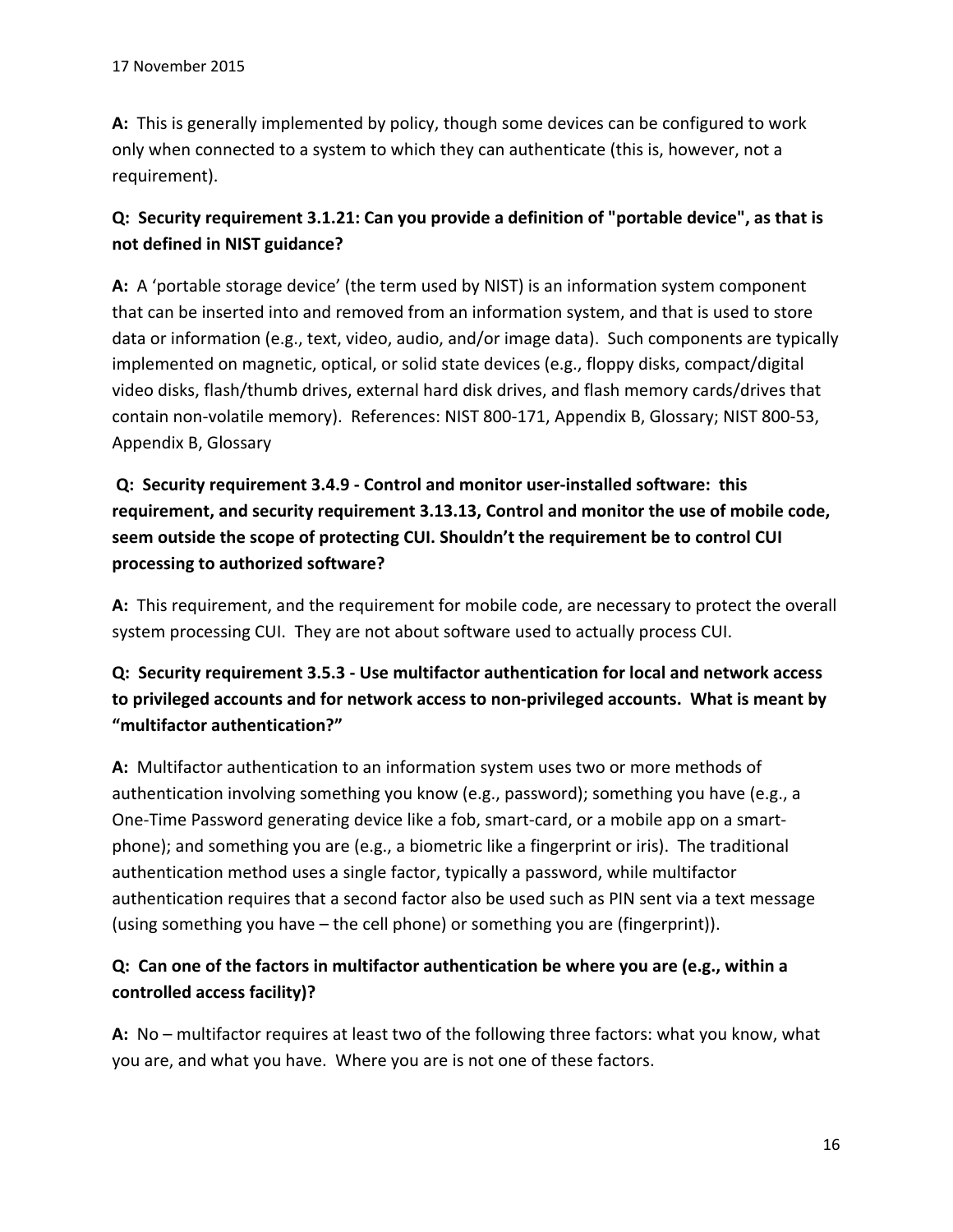# **Q: Native 2‐factor authentication support for network access on all platforms is problematic; how is the multifactor requirement met?**

**A:** The multifactor authentication system is a requirement for local or network access to the information system, which is different from authentication to a specific information system component (e.g., a router) or an application (e.g., database). While many system components and applications now support (and expect) multifactor authentication, it is not a requirement to implement two‐factor authentication on specific devices**.**

#### **Q: Do I need to use 'multifactor authentication' for a smartphone or tablet?**

**A:** If the device is used as a mechanism to access the organization's information system (e.g., via a web interface), then the information system itself must require the multifactor authentication, which would be entered by means of the mobile device. DoD does not consider e‐mail or text messages 'pushed' from an organization's information system as 'accessing' the information system, and requiring multifactor authentication. Multifactor authentication to the device itself (e.g., to open the device) is not required as (1) no current devices appear to support more than a single factor; (2) there is a separate security requirement (3.1.19) to encrypt any CUI on the mobile device; and (3) multifactor authentication is not required to decrypt the CUI.

### Q: What if I have CDI on my smartphone or tablet (e.g., in company e-mail) – do I need to use **multifactor authentication in that case?**

**A:** No, that is covered under a separate security requirement, 3.1.19 ‐ Encrypt CUI on mobile devices. As noted above, the multifactor authentication requirement applies to an information system, and a mobile device in not considered an 'information system.' But if there will be CDI on a mobile device, it must be encrypted. This can be done by encrypting all the data on the device (as is typically done on a laptop, and is available with recent iOS devices and some Android/Windows devices) or via a container (like the Good app, which is available for iOS (iPhone, iPad), Android, Windows; Blackberry's Secure Work Space for iOS and Android; etc.) to separate the CDI from the other information on the phone (or company information from personal information if employing a BYOD approach). Care should be taken to ensure the encryption module is FIPS‐validated for either the whole device or container. Information that is independently and appropriately encrypted (e.g., an e-mail encrypted with a PKI certificate) is self-protecting and need not be double-encrypted.

# **Q: If a systems administrator has already been authenticated as a normal user using multifactor authentication, does using his administrative password to install software on the system violate the multifactor requirement?**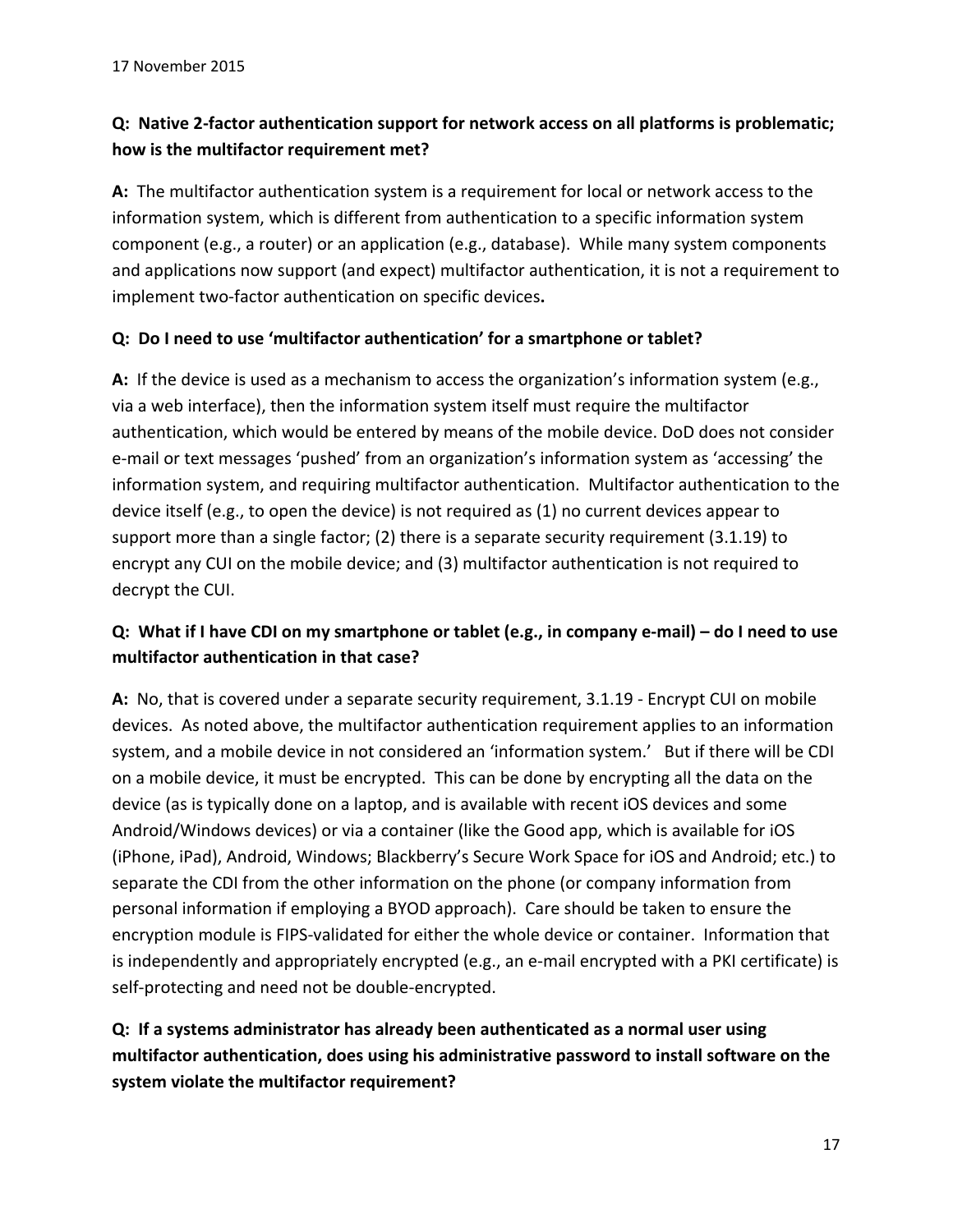**A:** A privileged user (e.g., systems administrator) should always be in the 'privileged' role to administer – e.g., he should use multifactor authentication in his privileged role (not as a normal user) to logon to the system to perform administrative functions.

# **Q: Security requirement 3.5.4 – The requirement to employ replay resistant authentication mechanisms for network access to privileged and non‐privileged accounts. What defines replay resistant?**

**A:** Per NIST, "authentication processes resist replay attacks if it is impractical to achieve successful authentications by replaying previous authentication messages. Replay‐resistant techniques include, for example, protocols that use nonces or challenges such as Transport Layer Security (TLS) and time synchronous or challenge-response one-time authenticators." Reference: NIST SP 800‐53, IA‐2(8,9), Identification and Authentication | Network Access to Privileged Accounts ‐ Replay Resistant, Identification and Authentication | Network Access to Non‐Privileged Accounts ‐ Replay.

# **Q: Security requirement 3.5.10 – Store and transmit only encrypted representations of passwords. Is a HASH considered an 'encrypted representation' of a password?**

**A:** Yes. The Supplemental Guidance in NIST SP 800‐53 for the related security control IA‐5(1) notes that "Encrypted representations of passwords include, for example, encrypted versions of passwords and one‐way cryptographic hashes of passwords." Best practice would add a unique 'salt' to the password before hashing.

**Q: Security requirement 3.7.5 – Can the requirement for multifactor authentication to establish nonlocal maintenance sessions via external network connections and terminate such connections when nonlocal maintenance is complete be met using other authentication and access control combinations such as remote IP address restrictions, session monitoring, and 'One‐Time‐Pads'?**

**A:** The multifactor authentication for non‐local maintenance is intended for recurring non‐local maintenance by organizational personnel rather than episodic non‐local maintenance by outside vendors where issuance of such credentials for one‐time activities is not efficient and may not be advisable. Nevertheless, presuming the individual performing the repair is known and trusted, it is possible to provide for "one-time" multifactor authentication through the use of a password and a separately provided token (e.g., PIN via txt message to a cell phone).

**Q: Security requirement 3.8.2 –Can digital rights management protections or discretionary access control lists meet the intent of the requirement to "limit access to CUI on information system media to authorized users?"**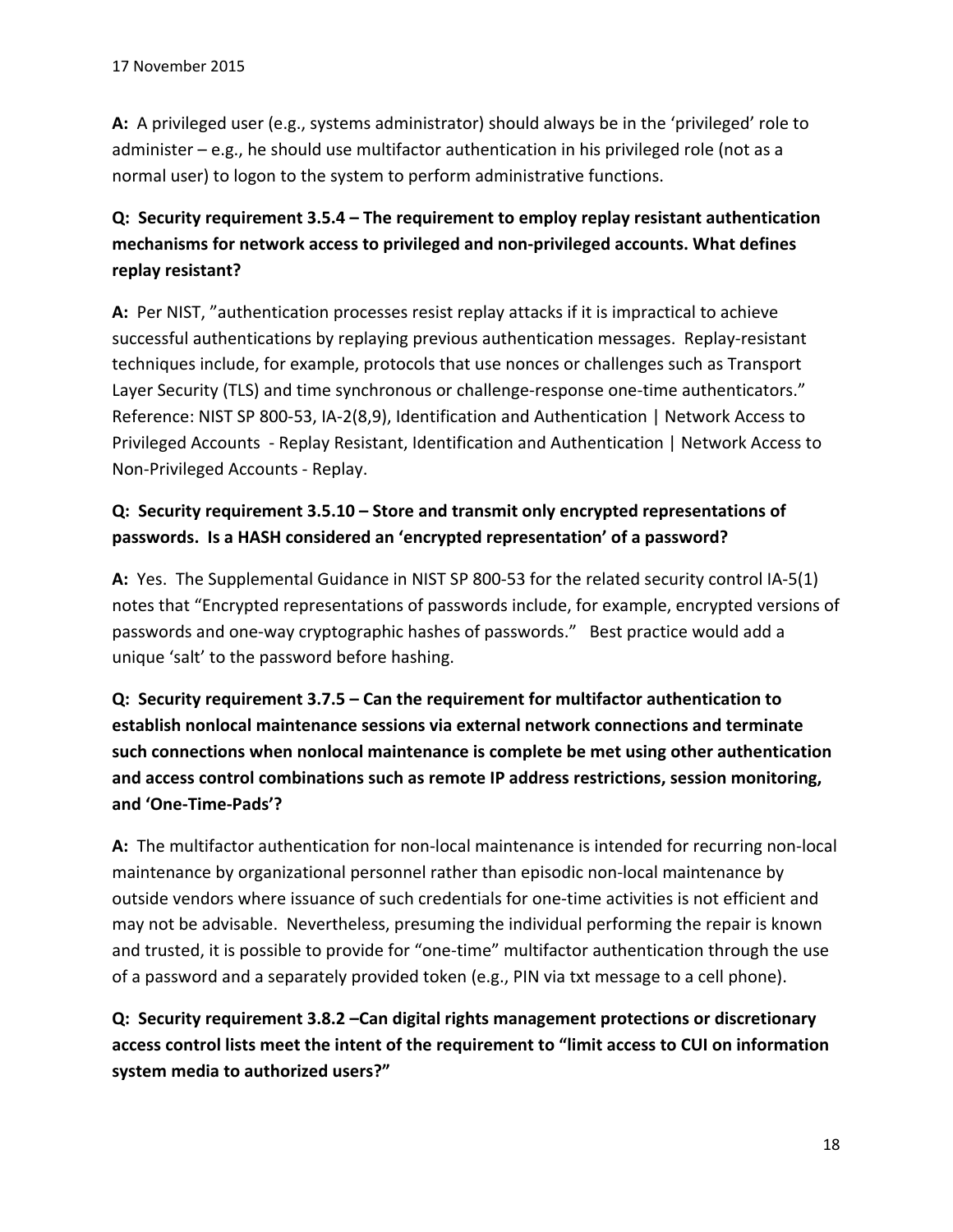**A:** This requirement is meant to be applied by using physical controls to access physical media, but other mechanisms for logical access, such as those mentioned, are acceptable.

# **Q: Security requirement 3.8.4 – Mark media with necessary CUI markings and distribution limitations. Is this for all media, to include cell phones, for example, or just for removable media?**

**A:** This applies to information system media, which includes both digital and non‐digital media. Digital media includes, for example, diskettes, magnetic tapes, external/removable hard disk drives, flash drives, compact disks, and digital video disks. Non‐digital media includes, for example, paper and microfilm. It would not include cell phones.

# **Q: Security requirement 3.10.6: Enforce safeguarding measures for CUI at alternate work sites (e.g., telework sites). Is this expected to be done using technical means or by policy? If there are technical options, can you provide any examples?**

**A:** This simply means that if you have alternate work sites that will be used to store, process or transmit CDI, that the same requirements apply (i.e., there is no difference in requirements between the primary and alternate work sites), although different methods may be used to meet the requirements at the alternate site.

**Q: Security requirement 3.13.6 – The requirement to 'deny network communications traffic by default and allow network communications traffic by exception' (i.e., deny all, permit by exception) is unrealistic if it must be implemented on all systems that host or transit CUI information. Can this requirement be met if there is a mechanism to implement "deny all, permit by exception" rule within the path between the external network and the CUI information?**

**A:** Yes, but if there are internal elements/segments of the information system that do not have the protections in place to process/store CUI, then they would also fall under this provision.

**Q: Security requirement 3.13.14. The description for the security requirement in Section 3 (3.13.14) "control and monitor the use of Voice over Internet Protocol (VoIP) technologies" is different from the corresponding Appendix D entry, "Establish usage restrictions and implementation guidance for Voice over Internet Protocol (VoIP) technologies and monitor/control use of VoIP." Which is correct? How should this be handled for 3rd party VoIP service offerings where control is outsourced. (i.e., Vonage)? Does this security requirement only apply when the VoIP service is shared on a network that transits CUI?** 

A: Section 3 is correct, and this has been corrected in the current posted version of NIST SP 800-171 (see Errata on page ix). Even if outsourced, the internal IT system should have